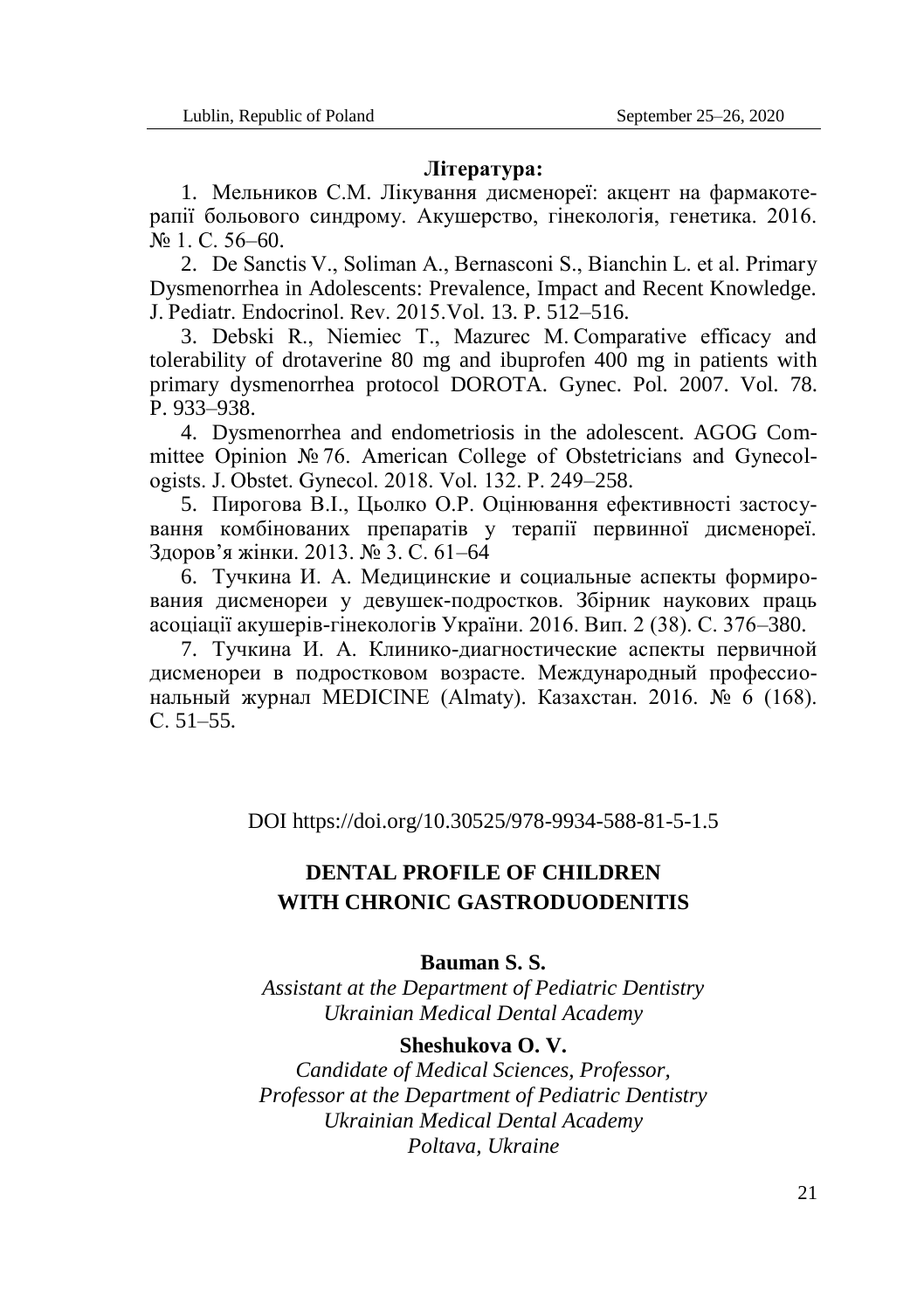## **Stavytskyi S. O.**

*Candidate of Medical Sciences, Associate Professor, Associate Professor at the Department of Surgical Dentistry and Maxillofacial Surgery, Plastic and Reconstructive Surgery of the Head and Neck Ukrainian Medical Dental Academy Poltava, Ukraine*

Introduction. Nowadays, chronic gastroduodenitis, chronic gastritis, gastro-esophageal reflux diseases occur the first place in the complex of gastrointestinal diseases in children [1, s. 528, 2, s. 31, 3, s. 127].

Inflammatory processes of periodontal tissues, damage of teeth by caries and pathological changes of oral mucosa can be present together with gastrointestinal diseases. The first important step of the treatment and prevention of chronic catarrhal gingivitis in children with chronic gastroduodenitis is the development of the record of dental morbidity with somatic pathology [4, s. 50, s. 17].

The aim is to determine peculiarities of dental profile and the course of chronic catarrhal gingivitis in midchildhood with gastroduodenitis.

Object and methods of investigation. Examined children aged  $6-12$  years of Poltava were divided into 3 groups: the 1<sup>st</sup> one included somatically healthy children without signs of periodontal tissue inflammation. This group contained 104 children. The same number of somatically healthy children with the presence of chronic catarrhal gingivitis included the  $2<sup>nd</sup>$ . The third group which contained 118 people was examined during in-patient treatment and they had such diagnosis as chronic gastroduodenitis and chronic catarrhal gingivitis.

Based on done results it was determined that condition of oral cavity in children was poor. So, by Fedorova-Volodkina index, oral hygiene was evaluated as unsatisfactory  $(2,16\pm0,02$  and  $2,18\pm0,02$  grades possible). In children, who had healthy periodontium and did not have somatic pathology we determined oral hygiene as satisfactory one  $(1,19\pm0,01)$ . Gums' inflammation in children, who were ill with chronic gastroduodenitis was significantly expressed by papillary-marginal-alveolar index as gingivitis of moderate stage of inflammation. Somatically healthy children with chronic catarrhal gingivitis had mild stage of the disease. Expressed gums' inflammation with chronic gastroduodenitis was confirmed by high indicants of papillary index of bleeding, and somatically healthy children had lower stage of bleeding of papillary gums surface.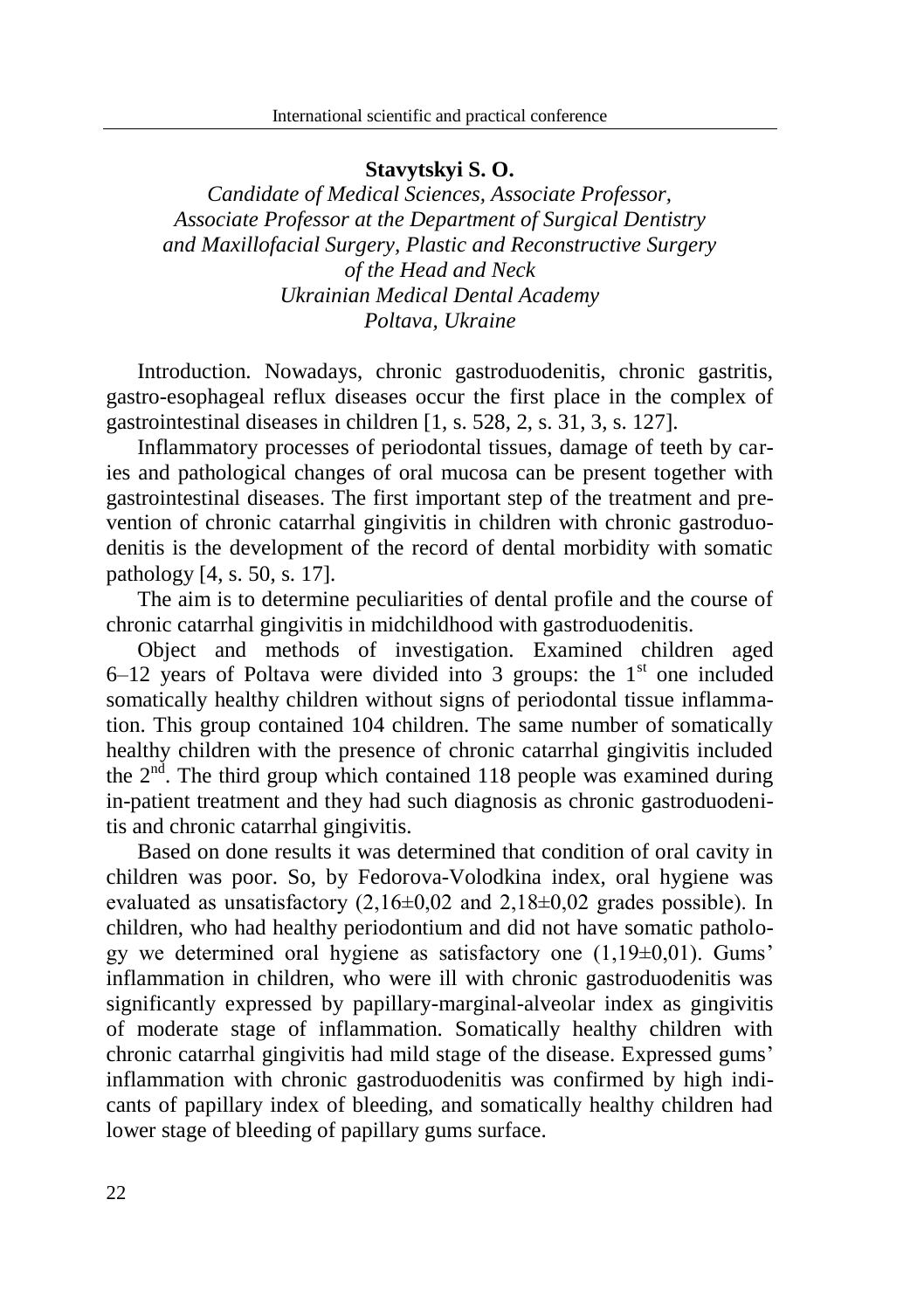During investigation, chronic recurrent aphthous stomatitis was detected in 3 children of the  $2^{nd}$  group (7,3%) and 2 children in the  $3^{rd}$  one  $(6.25\%)$ .

In 60, 5 % somatically healthy children with chronic catarrhal gingivitis, abnormal occlusion was diagnosed, most of them had crowding on mandible and maxilla, attachment of frenulum of the upper lip, tongue, and shallow vestibule. Among examined children, who were during in-patient treatment due to catarrhal gingivitis, and suffered from gums' inflammation, dysgnathia was detected in 67,7%.

Intensity of fluorosis in group of children with chronic gastroduodenitis and chronic catarrhal gingivitis was detected  $(1,42\pm0,11)$  stage) in comparison with groups 1 and 2 (0,84 $\pm$ 0,081 stage and 17 $\pm$ 0,11 stage correspondingly ).

Children with chronic gastroduodenitis and chronic catarrhal gingivitis beginning at the age of 8-9 years have higher intensity of caries of permanent teeth, than somatically healthy children with chronic gingivitis and healthy children without signs of inflammation of periodontal tissue. Generally, it in 2.8 times increases caries intensity of permanent teeth in healthy children and in 1,35 times in somatically healthy children with gastroduodenitis.

Dental examination was performed by WHO methods 1989. The ststus of oral hygiene was evaluated by Silness-Loе 1964 and Fedorova-Volodkina 1971 indeces. The evaluation of gingivitis severity was done by papillary-marginal-alveolar index in Parma modification, 1960 and papilla bleeding index was also determined. To make comparative by caries destruction, intensity of caries of permanent and temporary teeth was determined. The stages of fluorosis intensity were determined by Moller classification 1965.

The presence of dentofacial abnormalities and manifestations of aphtous stomatitis was determined. Using general methods of medical statistics, results of investigation were done. Intensity of caries of permanent teeth possibly is higher in all age periods in examined patients without somatic pathology with chronic catarrhal gingivitis, than in healthy children without gums' inflammation.

#### **References:**

1. Karnaukh EV., Yemel'yanova NYU. Kliniko-laboratorni osoblyvosti stomatolohichnoho statusu u ditey z zakhvoryuvannyamy verkhnikh viddiliv shlunkovo-kyshkovyy trakt, asotsiyuvavsya z helicobacter pylori. Ekolohichni problemy eksperymental'noyi ta klinichnoyi medytsyny. 2012;6;528-532. [in Ukrainian].